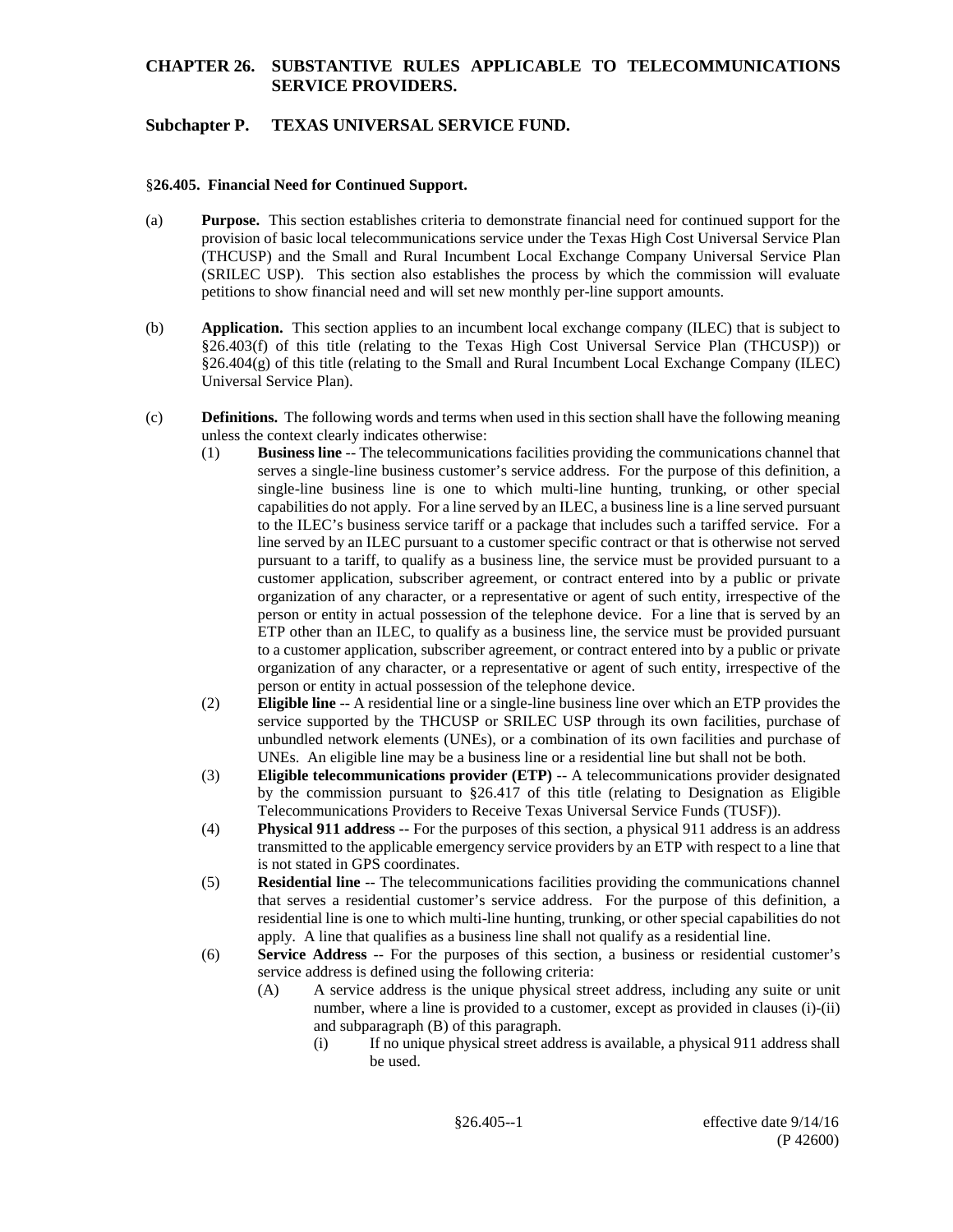# **Subchapter P. TEXAS UNIVERSAL SERVICE FUND.**

- (ii) If no unique physical street address and no physical 911 address are available, the business or residential customer's service address shall be an area of land under common operation or use as defined by a deed, state permit, lease name, or licensed or registered field of operation, which shall be described by an ETP using GPS coordinates. Multiple buildings within a single area of land under common operation or use shall not qualify as separate service addresses, even if the GPS coordinates for each building are different.
- (B) For eligible lines served using commercial mobile radio service, a service address for such a line may be the customer's billing address for the purposes of this definition.

#### (d) **Determination of financial need**.

- (1) **Criteria to determine financial need**. For each exchange that is served by an ILEC ETP filing a petition pursuant to subsection  $(f)(1)$  of this section, the commission shall determine whether an ILEC ETP has a financial need for continued support. An ILEC ETP has a financial need for continued support within an exchange if the exchange does not contain an unsubsidized wireline voice provider competitor as set forth in paragraph (2) of this subsection.
- (2) **Establishing the existence of an unsubsidized wireline voice provider competitor.** For the purposes of this section, an exchange contains an unsubsidized wireline voice provider competitor if the percentage of square miles served by an unsubsidized wireline voice provider competitor exceeds 75% of the square miles within the exchange. The commission shall determine whether an exchange contains an unsubsidized wireline voice provider competitor using the following criteria.
	- (A) For the purposes of this section, an entity is an unsubsidized wireline voice provider competitor within an exchange if it:
		- (i) does not receive THCUSP support, SRILEC USP support, Federal Communications Commission (FCC) Connect America Fund (CAF) support, or FCC Legacy High Cost support for service provided within that exchange; and
		- (ii) offers basic local service or broadband service of 3 megabits per second down and 768 kilobits per second up using wireline-based technology using either its own facilities or a combination of its own facilities and purchased unbundled network elements (UNEs).
	- (B) Using Version 7 of the National Broadband Map, the commission shall determine the census blocks served by an unsubsidized wireline voice provider competitor within a specific exchange and the total number of square miles represented by those census blocks using the following criteria.
		- (i) The number of square miles served by an unsubsidized wireline voice provider competitor within an exchange shall be equal to the total square mileage covered by census blocks in the exchange in which an unsubsidized wireline voice provider competitor offers service to any customer or customers.
		- (ii) The commission shall determine the percentage of square miles served by an unsubsidized wireline voice provider competitor within an exchange by dividing the number of square miles served by an unsubsidized wireline voice provider competitor within the exchange by the number of square miles within the exchange.
	- (C) The data provided by the National Broadband Map creates a rebuttable presumption regarding the presence of an unsubsidized wireline voice provider competitor within a specific census block. However, nothing in this rule is intended to preclude a party from providing evidence as to the accuracy of individual census block data within the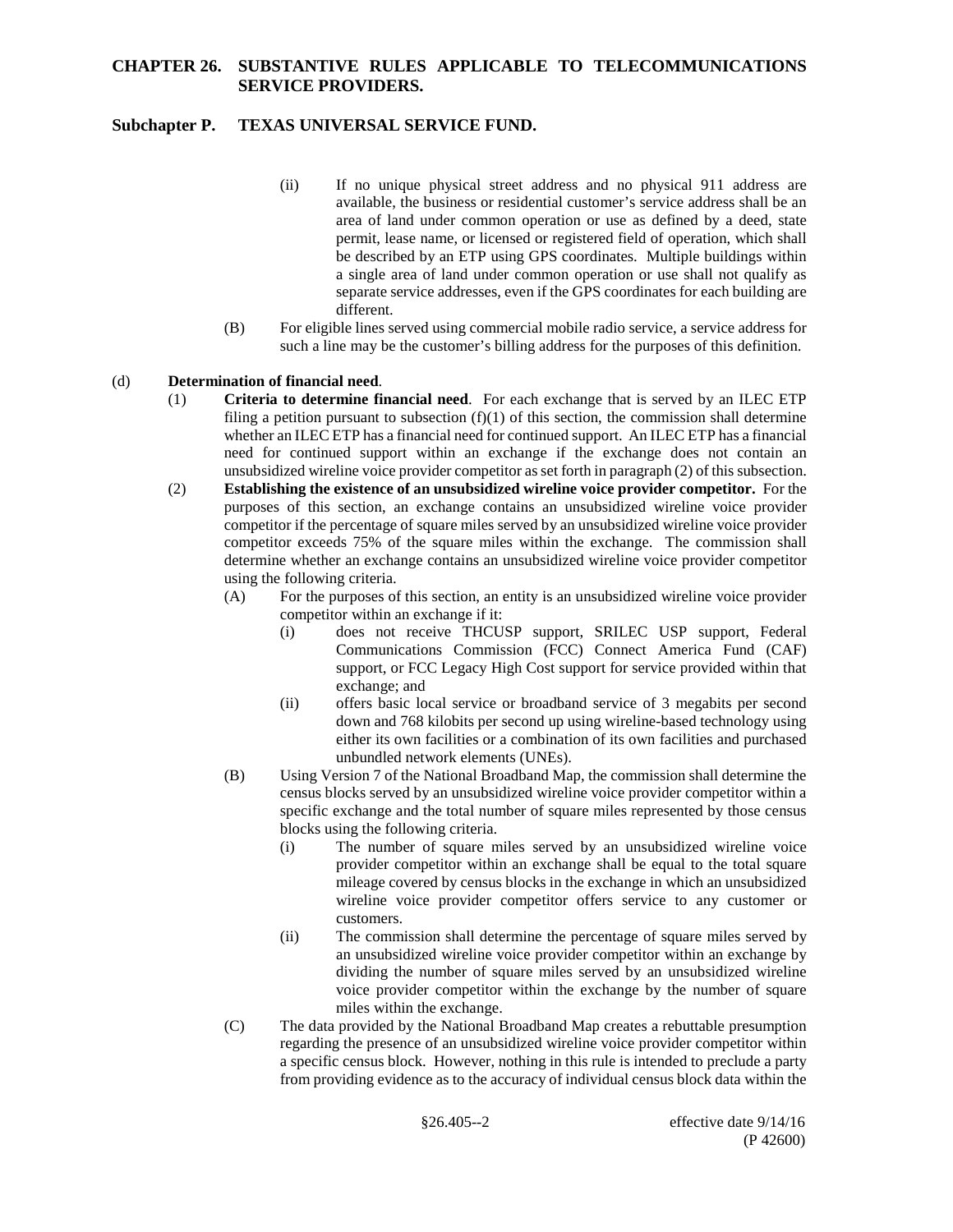# **Subchapter P. TEXAS UNIVERSAL SERVICE FUND.**

National Broadband Map with regard to whether an unsubsidized wireline voice provider competitor offers service within a particular census block.

- (e) **Criteria for determining amount of continued support**. In a proceeding conducted pursuant to subsection (f) of this section, the commission shall set new monthly per-line support amounts for each exchange served by a petitioning ILEC ETP. The new monthly per-line support amounts shall be effective beginning with the first disbursement following a commission order entered pursuant to subsection (f)(2) of this section, except that they shall not be effective earlier than January 1, 2017 for an exchange with service supported by the THCUSP or earlier than January 1, 2018 for an exchange with service supported by the SRILEC USP.
	- (1) **Exchanges in which the ILEC ETP does not have a financial need for continued support.**  For each exchange that is served by an ILEC ETP that has filed a petition pursuant to subsection  $(f)(1)$  of this section and for which the commission has not determined that the ILEC ETP has a financial need for continued support, the commission shall reduce the monthly per-line support amount to zero. For each exchange that is served by an ILEC ETP that has filed a petition pursuant to subsection  $(f)(1)$  of this section and which is not included in the petition, the commission shall reduce the monthly per-line support amount to zero.
	- (2) **Exchanges in which the ILEC ETP has a financial need for continued support.** For each exchange that is served by an ILEC ETP that has filed a petition pursuant to subsection  $(f)(1)$ of this section and for which the commission has determined the ILEC ETP has a financial need for continued support, the commission shall set a monthly per-line support amount according to the following criteria.
		- (A) The initial monthly per-line support amounts for each exchange shall be equal to:
			- (i) the amount that the ILEC ETP was eligible to receive on December 31, 2016 for an ILEC ETP that receives support from the THCUSP;
			- (ii) the amount that the ILEC ETP was eligible to receive on December 31, 2017 for an ILEC ETP that receives support from the SRILEC USP and that has not filed a request pursuant to subsection (g) of this section; or
			- (iii) the new monthly per-line support amounts calculated pursuant to subsection (g) of this section for an ILEC ETP that has filed a request pursuant to subsection (g) of this section.
		- (B) Initial monthly per-line support amounts for each exchange shall be reduced by the extent to which the disbursements received by an ILEC ETP from the THCUSP or SRILEC USP in the twelve month period ending with the most recently completed calendar quarter prior to the filing of a petition pursuant to subsection  $(f)(1)$  of this section are greater than 80% of the total amount of expenses reflected in the summary of expenses filed pursuant to subsection  $(f)(1)(C)$  of this section. In establishing any reductions to the initial monthly per-line support amounts, the commission may consider any appropriate factor, including the residential line density per square mile of any affected exchanges.
		- (C) For each exchange with service supported by the THCUSP, monthly per-line support shall not exceed:
			- (i) the monthly per-line support that the ILEC ETP was eligible to receive on December 31, 2016, if the petition was filed before January 1, 2016;
			- (ii) 75 percent of the monthly per-line support that the ILEC ETP was eligible to receive on December 31, 2016, if the petition was filed on or after January 1, 2016, and before January 1, 2017;
			- (iii) 50 percent of the monthly per-line support the ILEC ETP was eligible to receive on December 31, 2016, if the petition was filed on or after January 1, 2017, and before January 1, 2018; or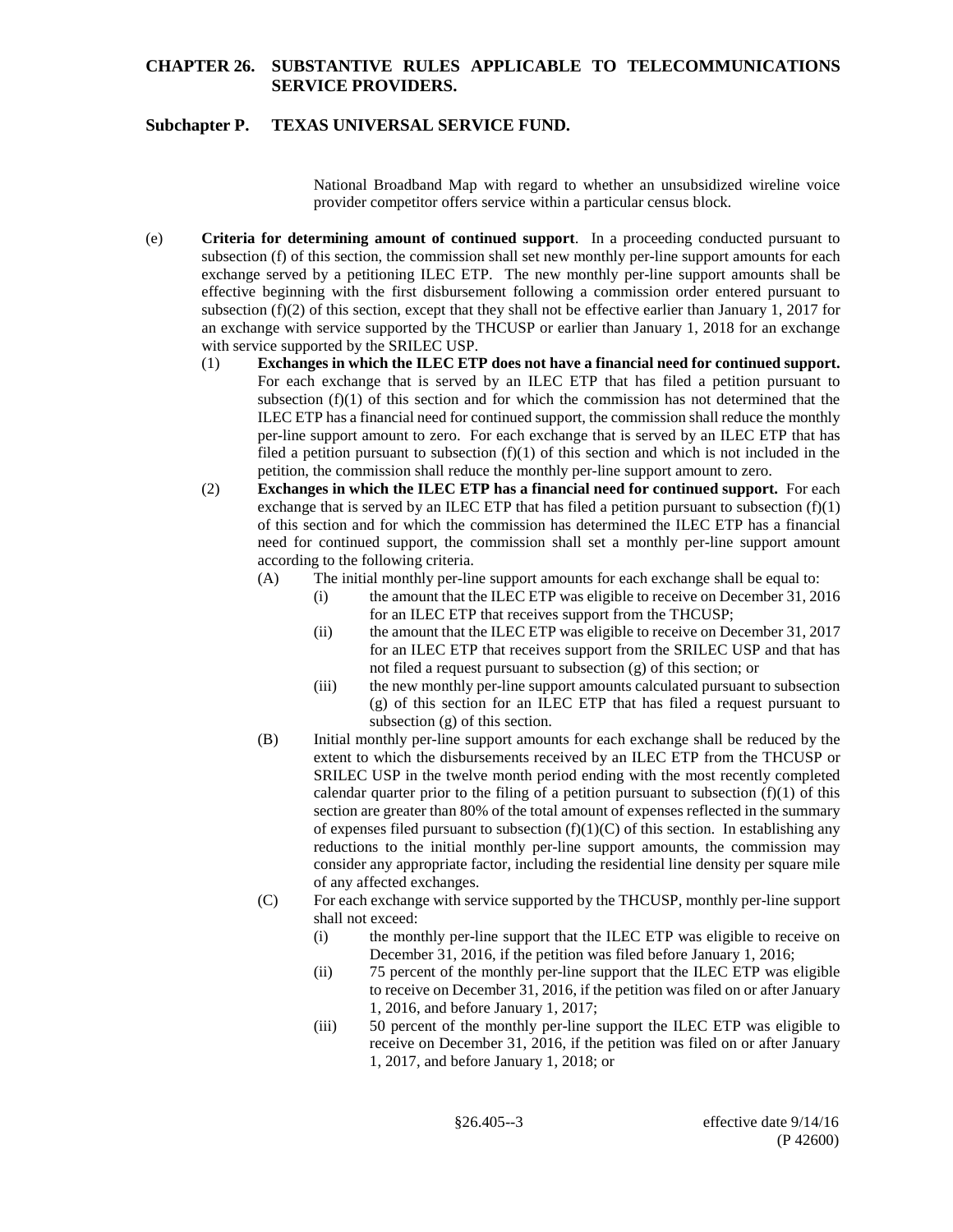## **Subchapter P. TEXAS UNIVERSAL SERVICE FUND.**

- (iv) 25 percent of the monthly per-line support that the ILEC ETP was eligible to receive on December 31, 2016, if the petition was filed on or after January 1, 2018, and before January 1, 2019.
- (D) For each exchange with service supported by the SRILEC USP, monthly per-line support shall not exceed:
	- (i) the monthly per-line support that the ILEC ETP was eligible to receive on December 31, 2017, if the petition was filed before January 1, 2017;
	- (ii) 75 percent of the monthly per-line support that the ILEC ETP was eligible to receive on December 31, 2017, if the petition was filed on or after January 1, 2017, and before January 1, 2018;
	- (iii) 50 percent of the monthly per-line support the ILEC ETP was eligible to receive on December 31, 2017, if the petition was filed on or after January 1, 2018, and before January 1, 2019; or
	- (iv) 25 percent of the monthly per-line support that the ILEC ETP was eligible to receive on December 31, 2017, if the petition was filed on or after January 1, 2019, and before January 1, 2020.
- (E) An ILEC ETP may only be awarded continued support for the provision of service in exchanges with service that is eligible for support from the THCUSP or SRILEC USP at the time of filing of a petition pursuant to subsection  $(f)(1)$  of this section.
- (F) **Portability of support.** The support amounts established pursuant to this section are applicable to all ETPs and are portable with the customer.

#### (f) **Proceeding to Determine Financial Need and Amount of Support.**

- (1) **Petition to determine financial need.** An ILEC ETP that is subject to §26.403(f) or §26.404(g) of this title may petition the commission to initiate a contested case proceeding to demonstrate that it has a financial need for continued support for the provision of basic local telecommunications service.
	- (A) An ILEC ETP may only file one petition pursuant to this subsection. A petition filed pursuant to this subsection shall include the information necessary to reach the determinations specified in this subsection.
	- (B) An ILEC ETP filing a petition pursuant to this subsection shall provide notice as required by the presiding officer pursuant to §22.55 of this title (relating to Notice in Other Proceedings). At a minimum, notice shall be published in the *Texas Register*.
	- (C) A petition filed pursuant to this subsection shall include a summary of the following total Texas regulated expenses and property categories, including supporting workpapers, attributable to the ILEC ETP's exchanges with service supported by the THCUSP or SRILEC USP during the twelve month period ending with the most recently completed calendar quarter prior to the filing of the petition:
		- (i) Plant-specific operations expense;
		- (ii) Plant non-specific operations expense;
		- (iii) Customer operations expense;
		- (iv) Corporate operations expense;
		- (v) Depreciation and amortization expenses;
		- (vi) Other operating expenses;
		- (vii) Total telecom plant in service;
		- (viii) Total property held for future use; and
		- (ix) Total telecom plant under construction.
	- (D) A summary filed pursuant to this subsection shall be filed publicly. Workpapers filed pursuant to this subsection may be filed publicly or under seal.
	- (E) Upon receipt of a petition pursuant to this section, the commission shall initiate a contested case proceeding to determine whether the ILEC ETP has a financial need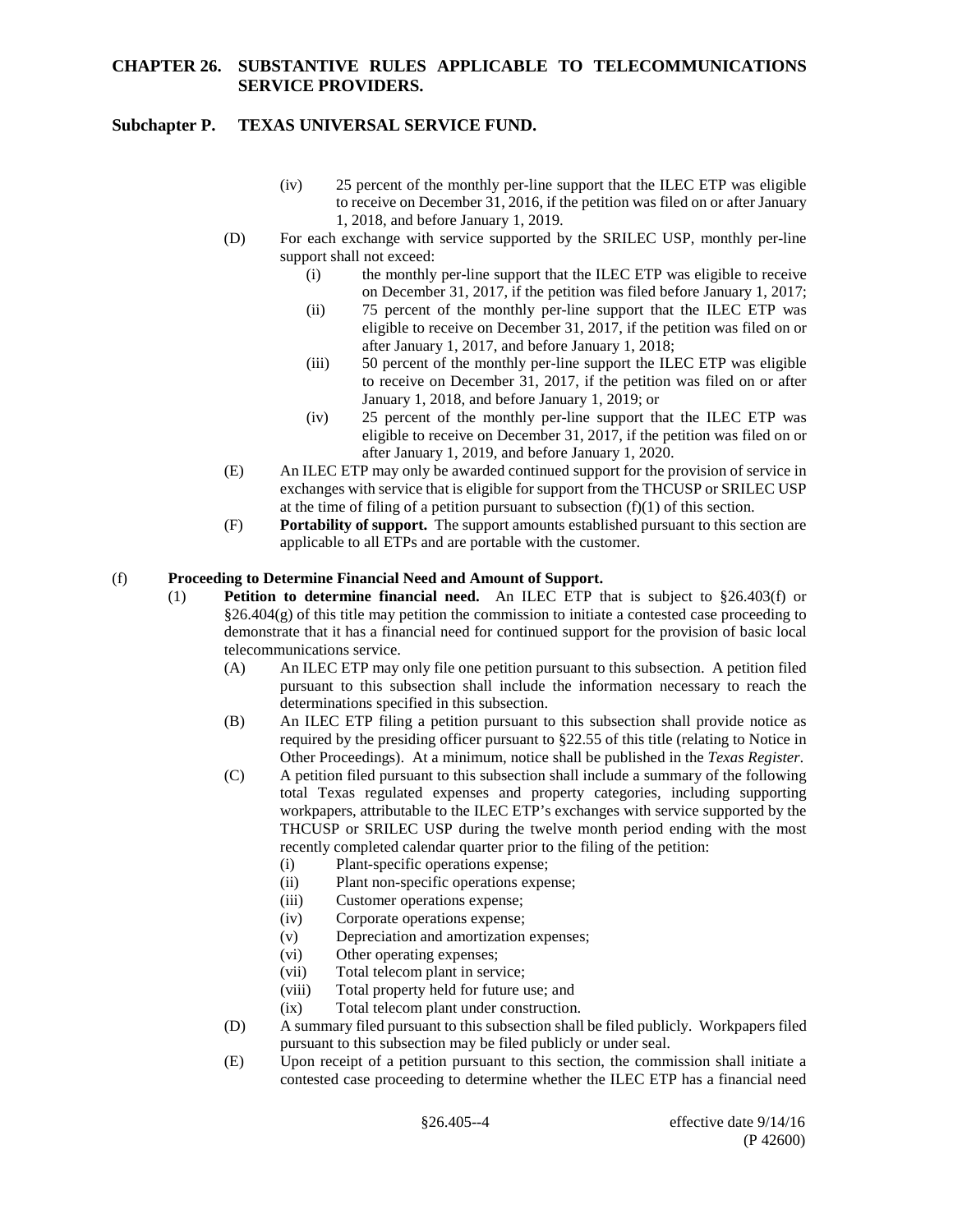# **Subchapter P. TEXAS UNIVERSAL SERVICE FUND.**

for continued support under this section for the exchanges identified in the petition. In the same proceeding, the commission shall set a new monthly per-line support amount for all exchanges served by the ILEC ETP.

- (2) The commission shall issue a final order in the proceeding not later than the 330th day after the date the petition is filed with the commission. Until the commission issues a final order on the proceeding, the ILEC ETP shall continue to receive the total amount of support it was eligible to receive on the date the ILEC ETP filed a petition under this subsection.
- (3) An ILEC ETP shall not be subject to  $\S26.403(f)$  or  $\S26.404(g)$  of this title after the commission issues a final order on the petition.
- (4) The ILEC ETP filing a petition pursuant to this subsection shall bear the burden of proof with respect to all issues that are in the scope of the proceeding.
- (g) **De-averaging of the support received by ILEC ETPs from the SRILEC USP.** On or before January 1, 2017, an ILEC ETP filing a petition pursuant to subsection (f)(1) of this section and that receives support from the SRILEC USP may include in its petition a request that the commission determine for each exchange served by the ILEC ETP new monthly per-line support amounts that the ILEC ETP will be eligible to receive on December 31, 2017. The new monthly per-line support amounts will be calculated using the following methodology.
	- (1) The commission shall use per-line proxy support levels based on the following ranges of average residential line density per square mile within an individual exchange. These proxies are used specifically for the purpose of de-averaging and do not indicate a preference that support at these levels be provided from the SRILEC USP.

| <b>Residential Line Density</b> | Proxy Per-Line        |
|---------------------------------|-----------------------|
| Per Square Mile                 | <b>Support Amount</b> |
| 0 to 2.49                       | \$120.53              |
| 2.49 to 4.99                    | \$69.82               |
| 5 to 9.99                       | \$46.46               |
| 10 to 14.99                     | \$31.45               |
| 15 to 19.99                     | \$18.81               |
| 20 to 24.99                     | \$14.78               |
| 25 to 29.99                     | \$10.51               |
| 30 to 49.99                     | \$4.33                |
| 50 or greater                   | \$1.83                |

- (2) Using the per-line proxy support amount levels set forth in this subsection, the commission shall create a benchmark support amount for each exchange of a requesting ILEC ETP. The benchmark support amount for each individual supported exchange of a company or cooperative is calculated by multiplying the number of total eligible lines as of December 31, 2016 served by the ILEC ETP within each exchange by the corresponding proxy support amount for that individual exchange based on the average residential line density per square mile of the exchange as of December 31, 2016.
- (3) To the extent that the total sum of the benchmark support amounts for all of the supported exchanges of a company or cooperative is greater than or less than the targeted total support amount a company or cooperative would be eligible to receive on December 31, 2017 as a result of the final order in Docket No. 41097, the benchmark per-line support amount for each exchange shall be proportionally reduced or increased by the same percentage amount so that the total support amount a company or cooperative is eligible to receive on December 31, 2017, as a result of the final order in Docket No. 41097, is unaffected by the de-averaging process.
- (4) The per-line support amount that a company or cooperative is eligible to receive in a specific exchange on December 31, 2017, for purposes of a petition filed pursuant to subsection  $(f)(1)$